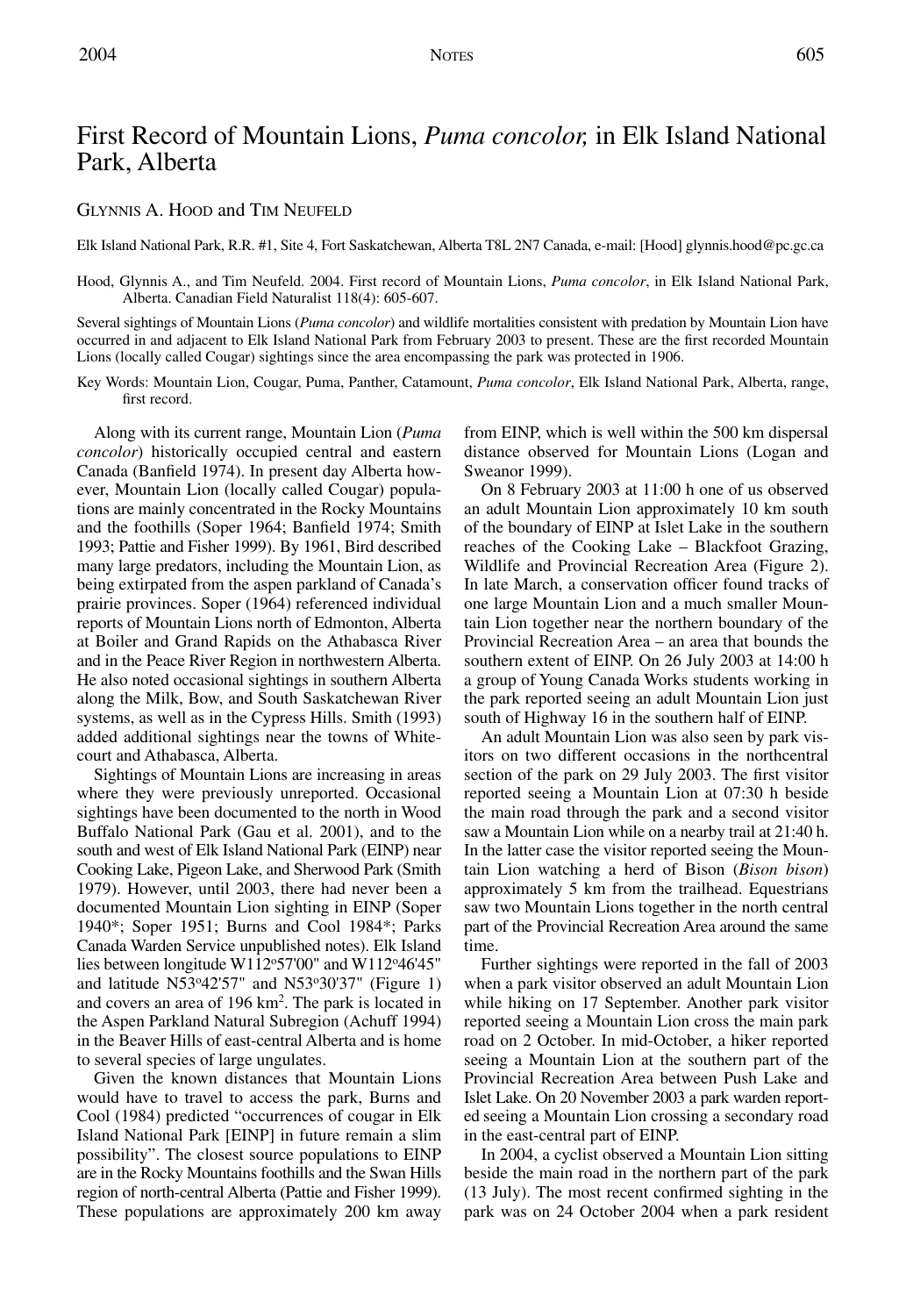

FIGURE 1. Location of Elk Island National Park in east-central Alberta. The shaded area indicates the distribution of Mountain Lion in Alberta (based on Pattie and Fisher 1999).

observed a Mountain Lion in the main part of the park (Figure 2). On two occasions, acreage owners on lands east and north of the park heard estrous calls of a Mountain Lion (October 2003 and August 2004). The landowner who reported the August 2004 calls observed a small Mountain Lion on his property a few days later.

In addition to sightings, four ungulate mortalities with wounds consistent with Mountain Lion predation (Ross et al. 1997) have been documented in the park since the winter of 2002-2003 (Figure 2). Prey species were: 2 American Elk (*Cervus canadensis*), 1 Moose (*Alces alces*), and 1 White-tailed Deer (*Odocoileus virginianus*). In all cases the carcasses had signs of wounds and fatal injuries to the neck and, in some cases, large puncture marks in the hide. Apart from Coyotes (*Canis latrans*), EINP lacks any large resident predators. In addition, the park has very high ungulate densities (approximately 13 ungulates per km<sup>2</sup>; Parks Canada unpublished data) and is home to American Elk, Moose, Bison (*Bison bison*), White-tailed Deer, and Mule Deer (*Odocoileus hemionus*). The park also has a large Beaver (*Castor canadensis*) population and many resident medium and small mammal species including porcupine (*Erethizon dorsatum*), Muskrat (*Ondatra zibethicus*) and Red Squirrel (*Tamiasciurus hudsonicus*). Hare (*Lepus* spp.) are at low densities in the park (Super 1951).

The park provides adequate undeveloped habitat and



FIGURE 2. Mountain Lion sightings and wildlife mortalities consistent with predation by Mountain Lion in Elk Island National Park and the Cooking Lake – Blackfoot Grazing, Wildlife and Provincial Recreation Area since February 2003.

food resources to support an adult Mountain Lion (Spalding and Lesowski 1971; Ross and Jalkotzy 1992; Ross et al. 1997; Robinson et al. 2002). Currently, park staff translocate Bison and American Elk away from the park to reduce the impact of intense herbivory on vegetation. The presence of large predators, such as Mountain Lions, may help to reduce the ungulate densities in the park, and therefore moderate the amount of active management of ungulate populations by park staff.

The park is completely fenced and the abundance of prey species might offer enough resources to support a future Mountain Lion population. Given that successful reproduction in Mountain Lions is related to the availability of food (Pierce et al. 2000), the likely presence of a mated pair within EINP suggests such a scenario is not unrealistic.

#### **Acknowledgments**

We thank Conservation Officer Ed Whitelock and Park Warden Olaf Jensen for providing us with additional information on Mountain Lion sightings. We also thank three anonymous reviewers for their editorial comments.

#### **Documents Cited**

**Burns, G. R.,** and **N. L. Cool**. 1984. A biophysical inventory of the non-ungulate mammals of Elk Island National Park. Report prepared for Parks Canada by the Canadian Wild